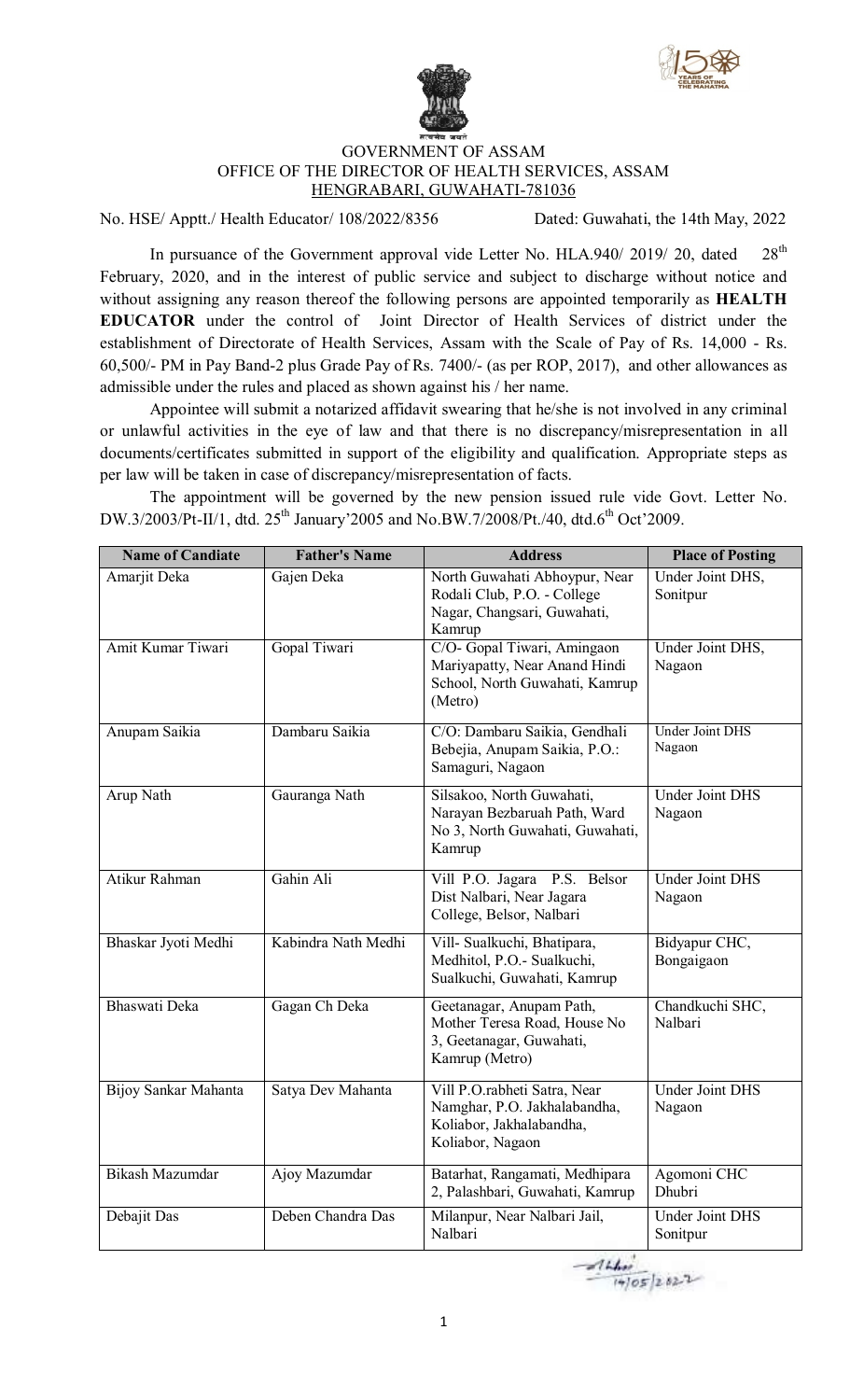| Deep Jyoti Phonglosa         | Joylal Phonglosa     | Mosoka, Hawaipur,<br>Kheroni, Karbi Anglong West                                                        | <b>Badarpur SHC</b><br>Karimganj           |
|------------------------------|----------------------|---------------------------------------------------------------------------------------------------------|--------------------------------------------|
| Dhiraj Sarma                 | Mathura Sarma        | Chepti, Panitema, Kamalpur,<br>Guwahati, Kamrup                                                         | Kaliganj MPHC<br>Karimganj                 |
| Dhiren Medhi                 | Muhiram Medhi        | Vill Bebejia Gaon, P.O.<br>Karatipar, P.S. Garamur, Pin<br>785104, Garamur, Majuli                      | Seajuli MPHC<br>Lakhimpur                  |
| Dibakar Mahanta              | Niranjan Maahanta    | Hengrabari, Lichubagan,<br>Udaypur Path, H/No-23, Dispur,<br>Guwahati, Kamrup (Metro)                   | <b>Under Joint DHS</b><br>Sonitpur         |
| Dipika Das Deka              | Brihaspati Das       | Vill- Malikuchi, P.O.- Nalbari                                                                          | Sitalsati MPHC<br>Bongaigaon               |
| Dipjyoti Dutta               | Dilip Dutta          | Vill- Gopal Bazar, Nalbari, P.O.-<br>Gopal Bazar, Nalbari                                               | <b>Under Joint DHS</b><br>Nagaon           |
| Farnaz Shehnaz Akhtara       | Md Abutaher Ali      | Agyathuri "Near Bar Majid,<br>P.O.-Dadara, Hajo, Guwahati,<br>Kamrup                                    | Moirabari CHC<br>Morigaon                  |
| Jitu Mani Baishya            | Basanta Ram Baishya  | C/O - Basanta Ram Baishya, 1<br>No Dalibari, Dalibari Pani Office,<br>Hajo, Guwahati, Kamrup            | Under Joint DHS,<br>Sonitpur               |
| Juri Borah                   | <b>Bubu Borah</b>    | C/O Bubu Borah, Vill Bijoy<br>Nagar, Ward No 14, P.O.<br>Khalmati, North Lakhimpur,<br>Lakhimpur        | Panigaon SHC<br>Lakhimpur                  |
| Jyotish Kumar Baro           | Bijoy Kumar Baro     | Vill.- Niz-Juluki, P.O.- Barama,<br>Near Gopal Mandir, Barama To<br>Kaithalkuchi Road, Barama,<br>Baska | Halakura CHC Dhubri                        |
| Jyotisma Bharali             | Hitesh Bharali       | Vill Bilortarihati Ward No 1,<br>Barpeta                                                                | Dumerguri MPHC<br>Bongaigaon               |
| Kangkan Jyoti Das            | Gajen Das            | Vill- Bamuna, P.O- Sundaridia,<br>Barpeta                                                               | Dhepdehepi SD<br>Dhubri                    |
| Kenedy Lalthapuii<br>Ngamlai | Zoremsanga Ngamlai   | Fiangpui Haflong, Dima Hasao                                                                            | <b>Under Joint DHS</b><br>Jorhat           |
| Kishor Hazarika              | Hareswar Hazarika    | Vill No 2 Bezpara, P.O.<br>Mangaldai, Darrang, Pin 784125,<br>Mangaldai, Darrang                        | <b>Under Joint DHS</b><br>Sonitpur         |
| Konark Dey                   | Kanu Chandra Dey     | Qtr. No. - $T/22(C)$ , Office<br>Colony, Near Children Park,,<br>Lumding, Hojai, Assam                  | Under Joint DHS,<br>Sonitpur               |
| Kshipra Kalpa Gogoi          | Nava Kr Gogoi        | C/O- Nava Kr Gogoi, Vill-<br>Ratanpur (Back Side Of Dhemaji<br>College), Ward No- 06, P.O-<br>Dhemaji   | Naraynpur SHC<br>Lakhimpur                 |
| Leena Mani Das               | Maheswar Das         | Vill-Metuakuchi, P.O-Barpeta,<br>P.S- Barpeta, Pin-781301,<br>Barpeta                                   | $\overline{O/O}$ The Joint DHS<br>Sonitpur |
| Malcom Momin                 | Mangal Momin         | Village, Garogaon, Kopati, C/O<br>Mangal Momin, Rowta, Udalguri                                         | Kalachera MPHC<br>Karimganj                |
| Manabendra Sarma             | Rabindra Nath Sarma  | Vill - Balikaria Kharjara, P.O.-<br>Kazipara, Nalbari                                                   | <b>Under Joint DHS</b><br>Nagaon           |
| Manash Pratim Baruah         | Digendra Nath Baruah | Vill Telia Bebejia, P.O. Juria,<br>Ward No 1, House No 80, Juria,<br>Nagaon                             | <b>Under Joint DHS</b><br>Nagaon           |
| Mitali Baishya               | Nabin Baishya        | Bishnupur, Rangapara, Sonitpur                                                                          | <b>Under Joint DHS</b><br>Nagaon           |
| Mondira Boro                 | Bhagaban Boro        | Vill: Malaybari, Laxmi Mondir,<br>Khetri, Guwahati, Kamrup<br>(Metro)                                   | Under Joint DHS<br>Nagaon                  |

 $-1440$ <br>(4/05/2022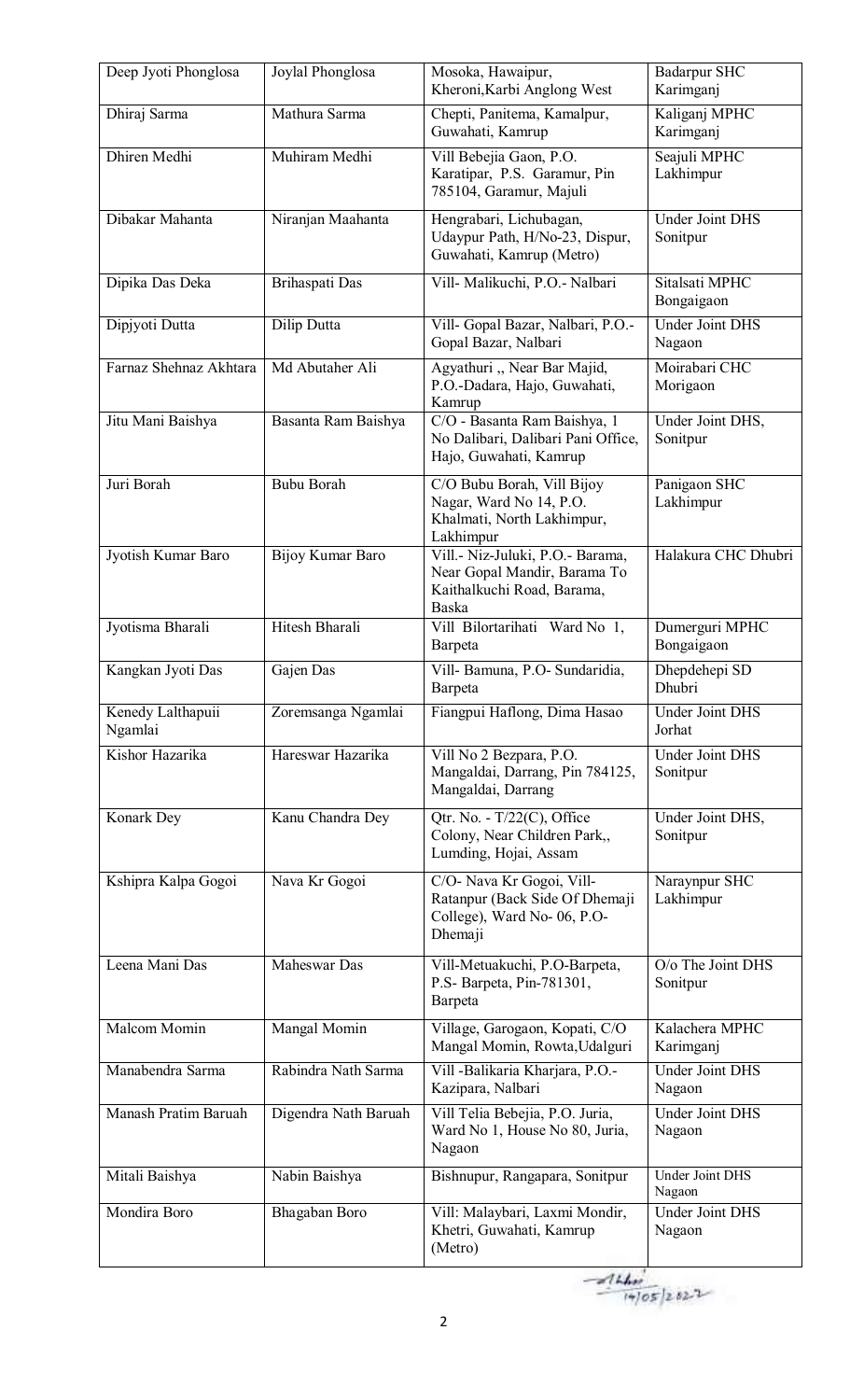| Monika Gogoi<br>Borgohain   | Nagen Gogoi                     | Vill- Borhat Habi, Vill- Borhat<br>Habi, P.O- Borhat, P.O- Borhat,<br>Sonari, Charaideo                                                  | Harmoti MPHC<br>Lakhimpur            |
|-----------------------------|---------------------------------|------------------------------------------------------------------------------------------------------------------------------------------|--------------------------------------|
| Mrinal Das                  | Amiya Das                       | Vill - Kumarikata, P.O - Dehar<br>Kalakuchi, Mukalmua, Nalbari                                                                           | <b>Sukchar MPHC</b><br><b>Dhubri</b> |
| Mrinmoy Lahkar              | Dinesh Lahkar                   | Vill Deharkuchi, Dist Nalbari,<br>P.O. Sanekuchi, Near Manasa<br>Mandir, Ghograpar, Nalbari                                              | <b>Under Joint DHS</b><br>Jorhat     |
| Nitu Barman                 | Niranjan Barman                 | Vill Niz Gerua, P.O. Geruagaon,<br>House No 0, Block Laharighat,<br>Bhuragaon, Morigaon                                                  | <b>Under Joint DHS</b><br>Nagaon     |
| Palashi Bhattacharyyee      | Gauri Shankar<br>Bhattacharyyee | Barpeta Road Milan Nagar, P.O.<br>Simlaguri, Ward No 8, Dist<br>Barpeta                                                                  | <b>Under Joint DHS</b><br>Nagaon     |
| Pankaj Roy                  | Baburam Roy                     | Vill: Mukhigaon, P.O.: Sakti<br>Ashram, Fakiragram, Kokrajhar                                                                            | <b>Under Joint DHS</b><br>Nagaon     |
| Parag Chetry                | Gangadhar Chetry                | Vill Dongibil, P.O. Dongibil, In<br>Front Of Dongibil High School,<br>Teteliguri Road, Bihpuria,<br>Lakhimpur                            | Simaluguri SHC<br>Lakhimpur          |
| Polly Rajkonwar             | Jagadish Rajkonwar              | Naharkatia , Milan Nagar, Ward<br>No 1, House No 416, Near Apdcl<br>Office, Naharkatia, Dibrugarh                                        | <b>Under Joint DHS</b><br>Nagaon     |
| Pranjit Bez                 | <b>Bhadreswar Bez</b>           | Vill- Khehenipara, P.O- Bezera,<br>P.S- Baihata Chariali, Dist-<br>Kamrup, Baihata Chariali,<br>Guwahati, Kamrup                         | Salkocha SHC Dhubri                  |
| Priti Rekha Pathak          | <b>RAMCHaran Pathak</b>         | Vill Chandkuchi, P.O.<br>Chandkuchi, Nalbari                                                                                             | O/o Joint DHS<br>Sonitpur            |
| Priya Boro                  | <b>Baneswar Boro</b>            | Vill Goroimari, P.O. Langhin<br>Tiniali, P.S. Dokmoka, Pin<br>782441, Dokmoka, Diphu, Karbi<br>Anglong East                              | <b>Under Joint DHS</b><br>Nagaon     |
| Priyakshi Goswami           | Atul Goswami                    | C/O- Nabajyoti Goswami, Vill-<br>Kamargaon, P.O.- Chariali, Near<br>Adarsha Vidyapith, Biswanath<br>Chariali                             | Under Joint DHS,<br>Sonitpur         |
| Priyalakshmi Sarmah         | Apurba Kumar Sarmah             | Nnb Road Amolapatty, Nagaon,<br>P.O.- Itachali, Sadar, Nagaon                                                                            | <b>Under Joint DHS</b><br>Nagaon     |
| Priyanka Kakoty             | Prabhat Chandra<br>Kakoty       | C/O Mr. P.O.lash Kakoty, Moran<br>Seujpur, Kanchan Path, P.O.<br>Moranhat, Moranhat, Charaideo                                           | Laluk MPHC<br>Lakhimpur              |
| Richa Sarma                 | Jyoti Prasad Sarma              | Kamakhya Temple, Near New<br>Parking, Kamakhya, Guwahati<br>781010, Jalukbari, Guwahati,<br>Kamrup (Metro)                               | Under Joint DHS,<br>Nagaon           |
| Simon Ronghang              | Babul Ch Ronghang               | Howraghat Ward No 5, P.O.-<br>Howraghat, P.S. -Howraghat,<br>Karbi Anglong East                                                          | Nagrabazar MPHC<br>Karimganj         |
| Sonika Boruah               | Pabitra Kumar Boruah            | Development Area, Lane C, Opp<br><b>Bsnl Telephone Exchange,</b><br>Dibrugarh                                                            | <b>Under Joint DHS</b><br>Nagaon     |
| Sudipta Manab<br>Basumatary | Ratna Basumatary                | C.O Ratna Basumatary,<br>Kalyanpur Biswanath Chariali,<br>Near Sbi, Above Central Goods<br>And Service Tax Office,<br>Biswanath Chariali | <b>Under Joint DHS</b><br>Sonitpur   |

 $-444...$ <br>(4)05/2022